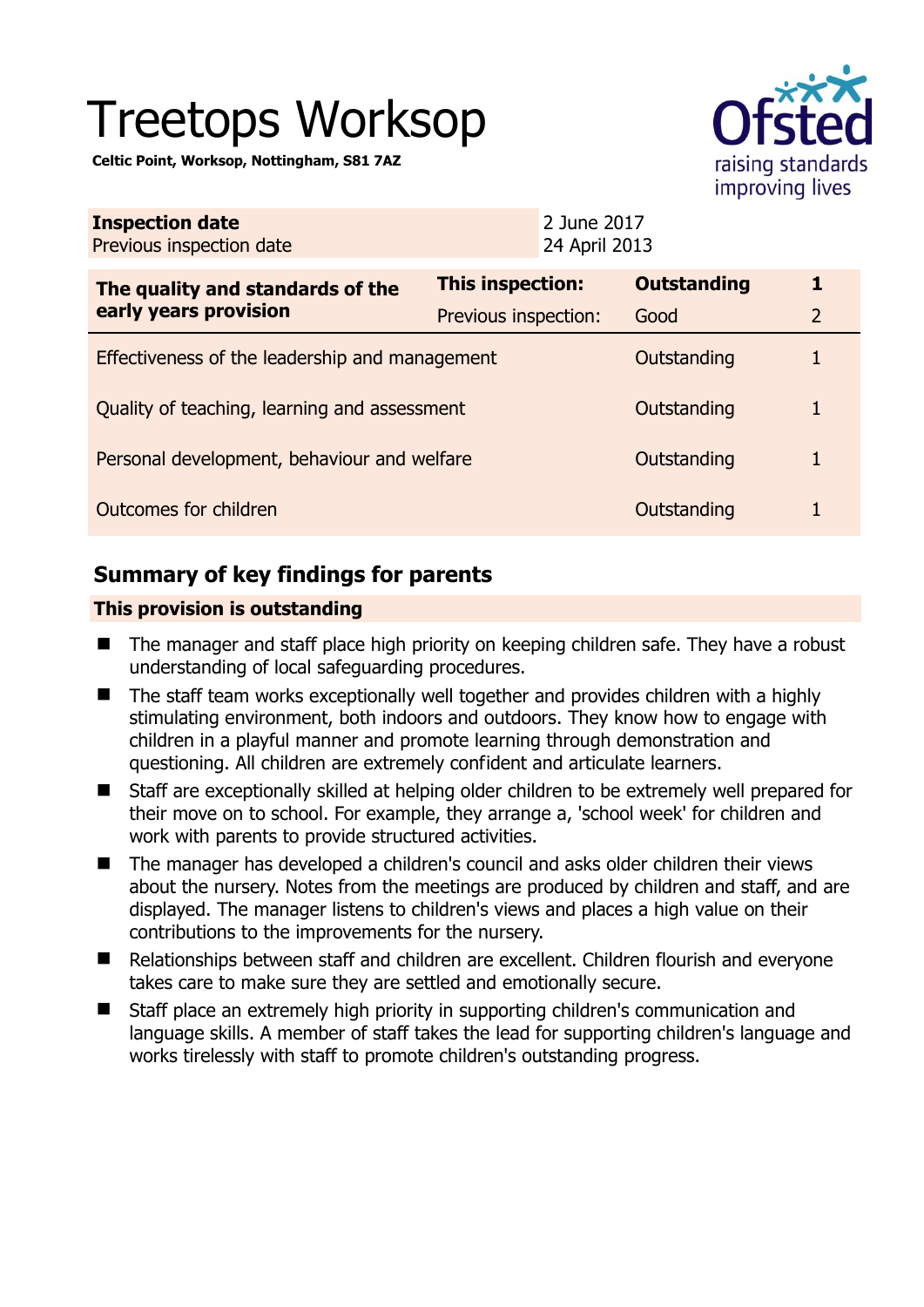# **What the setting needs to do to improve further**

### **To further improve the quality of the early years provision the provider should:**

 $\blacksquare$  evaluate the changes made to teaching practice to confirm whether improvements have made a positive impact on outcomes for children and to help maintain excellent standards.

## **Inspection activities**

- $\blacksquare$  The inspector observed the quality of teaching during activities indoors and outdoors, and assessed the impact this has on children's learning.
- The inspector spoke with staff and children during the inspection.
- The inspector completed a joint observation with the nursery manager.
- The inspector held a meeting with the nursery manager and area manager. She looked at relevant documentation and evidence of the suitability of staff working in the nursery.
- The inspector spoke to several parents during the inspection and took account of their views.

#### **Inspector**

Hayley Ruane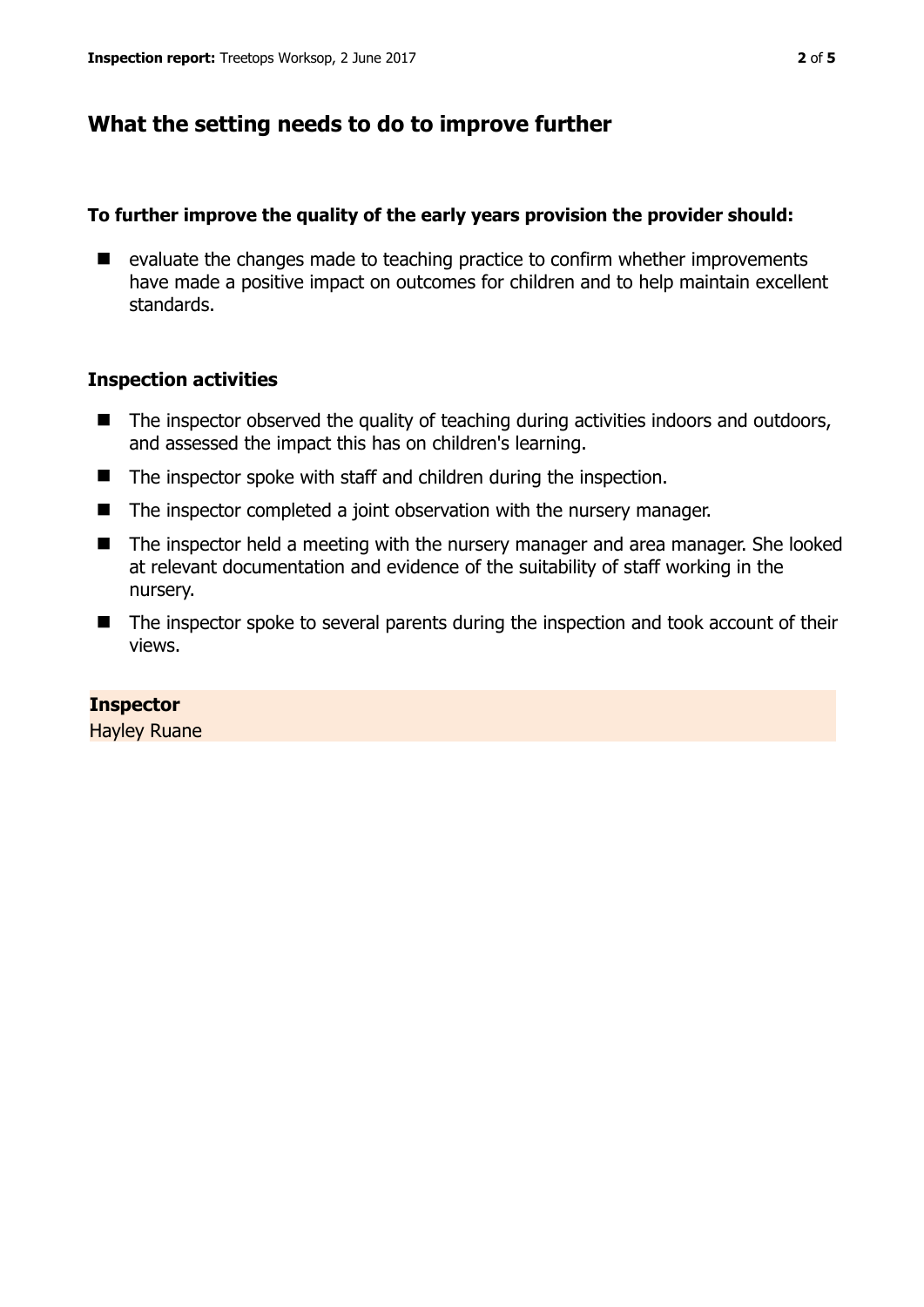## **Inspection findings**

#### **Effectiveness of the leadership and management is outstanding**

The manager and staff seek the views of parents on a daily basis and keep them extremely well informed about their children's learning and development. They provide parents with an excellent range of resources and advice to support their child's learning at home. The manager continually supports staff's teaching practice exceptionally well and identifies changes to practice. The manager is aware of the importance of reviewing the impact of any changes made, to check that outcomes for children remain exceptional. Safeguarding is effective. Robust recruitment procedures are in place and the manager has extremely high expectations of her staff.

#### **Quality of teaching, learning and assessment is outstanding**

Staff are well qualified and highly skilled at asking older children an excellent range of questions to help them lead their own learning and to learn new words. For example, staff talk to children about a recipe. Children show excellent organisational skills and use this to make dough. Staff encourage younger children and babies to develop their learning through messy play activities. For example, children use their hands and feet to explore the texture and colour of foam, paint and water. Children develop an excellent knowledge of diversity and the wider world. Staff give children a range of different foods and talk to them about flags from different countries. Children have a very positive attitude to learning and are keen to tell staff that croissants come from France and that they live in the United Kingdom. Staff use highly effective observation and assessment procedures to enable children to achieve or surpass their expected levels of development.

#### **Personal development, behaviour and welfare are outstanding**

There is a very warm and welcoming feel to the nursery and staff are highly responsive to children's needs. Staff are exceptionally calm and patient, and children thrive on the individual attention that they receive. Children are extremely confident and show outstanding levels of independence. Outdoor play is a key feature, providing interesting spaces and excellent opportunities for children to develop their physical skills. For example, staff help children to build an assault course to complement children's interests at home. Children learn to share and take turns using the equipment and climb in and out of tyres and hoops. Children's behaviour is exemplary. Staff give them lots of praise for their achievements, helping to raise their self-esteem.

#### **Outcomes for children are outstanding**

Children are highly motivated and make excellent progress in their learning from their starting points. Older children use mathematical language in their play. They compare the size of their own and staff's feet. Children thoroughly enjoy exploring floating and sinking, for example, when they use jugs in water.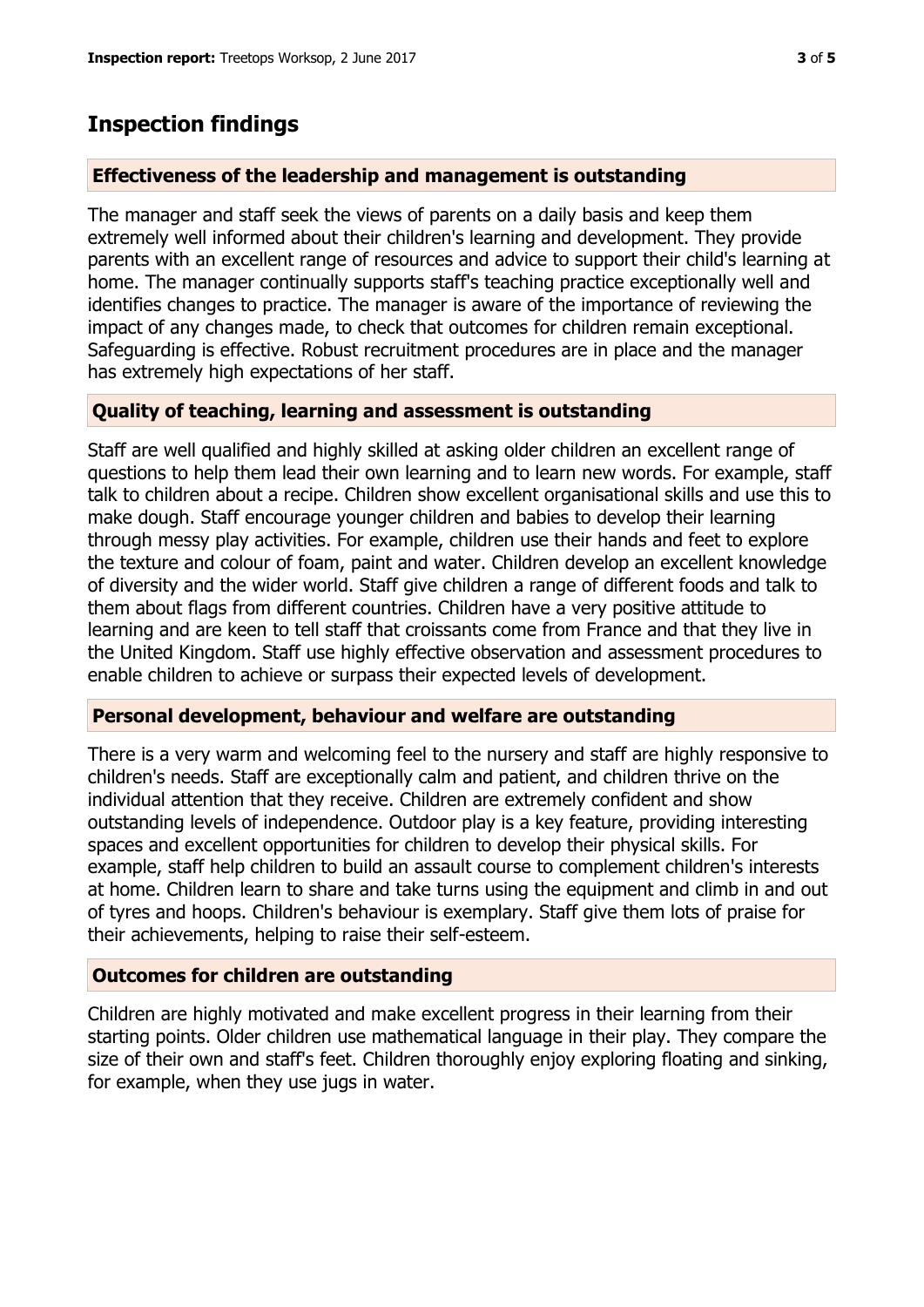# **Setting details**

| Unique reference number                             | EY341714                                                                             |
|-----------------------------------------------------|--------------------------------------------------------------------------------------|
| <b>Local authority</b>                              | Nottinghamshire                                                                      |
| <b>Inspection number</b>                            | 1064928                                                                              |
| <b>Type of provision</b>                            | Full-time provision                                                                  |
| Day care type                                       | Childcare - Non-Domestic                                                             |
| <b>Registers</b>                                    | Early Years Register, Compulsory Childcare<br>Register, Voluntary Childcare Register |
| Age range of children                               | $0 - 4$                                                                              |
| <b>Total number of places</b>                       | 85                                                                                   |
| Number of children on roll                          | 171                                                                                  |
| Name of registered person                           | <b>Treetops Nurseries Limited</b>                                                    |
| <b>Registered person unique</b><br>reference number | RP900833                                                                             |
| Date of previous inspection                         | 24 April 2013                                                                        |
| <b>Telephone number</b>                             | 01909 479342                                                                         |

Treetops Worksop registered in 2006 and is situated in Worksop, Nottingham. The nursery employs 19 members of childcare staff. Of these, 13 hold appropriate early years qualifications at level 3, 2 at level 5 and one with qualified teacher status. The nursery opens from Monday to Friday, all year round. Sessions are from 8am until 6pm. The nursery provides funded early education for two-, three- and four-year-old children.

This inspection was carried out by Ofsted under sections 49 and 50 of the Childcare Act 2006 on the quality and standards of provision that is registered on the Early Years Register. The registered person must ensure that this provision complies with the statutory framework for children's learning, development and care, known as the early years foundation stage.

Any complaints about the inspection or the report should be made following the procedures set out in the guidance 'Complaints procedure: raising concerns and making complaints about Ofsted', which is available from Ofsted's website: www.gov.uk/government/organisations/ofsted. If you would like Ofsted to send you a copy of the guidance, please telephone 0300 123 4234, or email enquiries@ofsted.gov.uk.